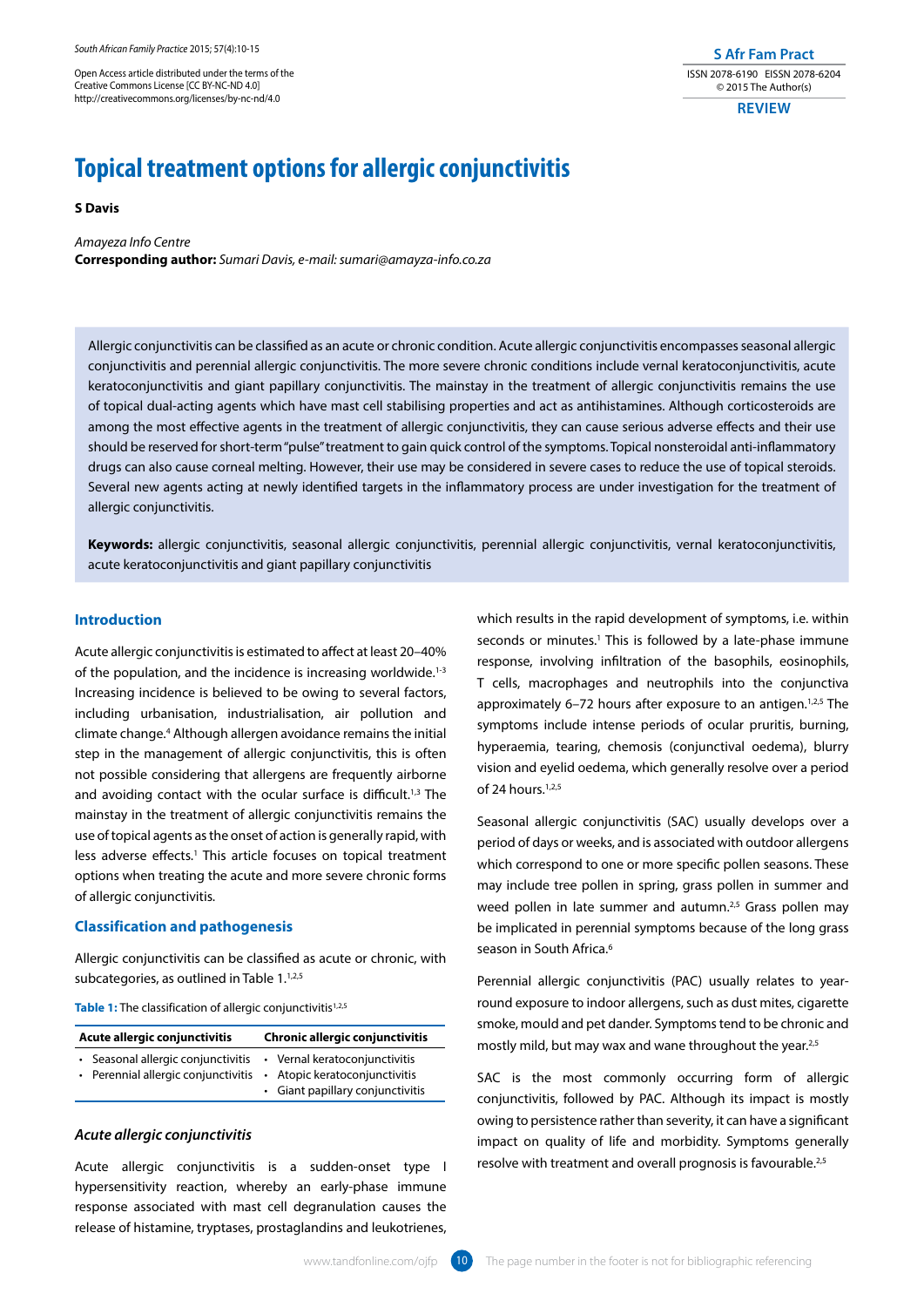# *Chronic allergic conjunctivitis*

More severe forms of allergic conjunctivitis include vernal keratoconjunctivitis (VKC), atopic keratoconjunctivitis (AKC) and giant papillary conjunctivitis (GPC).<sup>1,2,5</sup>

VKC is a bilateral inflammation which usually affects boys living in warm, dry, subtropical climates with exacerbations in spring.<sup>2,4,7</sup> VKC is the result of chronic lymphocyte and mast cell infiltration of the conjunctiva.4 Symptoms include intense ocular pruritis, copious fibrinous discharge and pseudomembrane formation on the upper lid. The development of giant cobblestone papillae on the superior tarsal conjunctiva differentiates VKC from other types of allergic conjunctivitis.<sup>2,4,7</sup> VKC is often associated with a family history of atopic disease, and more than 90% of patients with VKC suffer from some concomitant atopic condition, such as asthma, atopic dermatitis or seasonal allergic rhinitis.5,8 Severe cases may include corneal neovascularisation, shield ulcers, corneal scarring and keratoconus.7

AKC is strongly associated with atopic dermatitis, and affects the lower tarsal conjunctival surface.<sup>9</sup> AKC typically presents in adults aged 30–50 years of age.<sup>2,5</sup> Although it is the least common ocular allergy, it is a severe, lifelong condition.<sup>9</sup> Like VKC, AKC is also a chronic mast cell-mediated type I hypersensitivity disorder, and can involve the cornea, with significant visual impairment in severe uncontrolled cases.<sup>4</sup> AKC can also lead to thickening and lichenification of the eyelids.2

GPC is not considered to be a true allergic condition, but rather a chronic inflammatory disease due to chronic mechanical irritation from foreign bodies, such as contact lenses, ocular sutures, ocular prostheses or ocular implants.2,9 It is believed that an antigen is present in predisposed individuals that stimulates the immunological reaction. A combination of type I and type IV hypersensitivity reactions result in giant papillae, more than 0.3 mm in diameter, on the superior tarsal conjunctiva.<sup>5</sup> GPC differs from VKC as it has a different papillary form and also because there is an absence of corneal involvement.<sup>8</sup>

# **Treatment**

Goals of treatment include a reduction in the signs and symptoms, including redness, itching, tearing, blurry vision, chemosis and eyelid oedema, to improve quality of life.<sup>1,4</sup> In addition to avoiding the offending antigen, a variety of topical preparations, each targeting a different point in the inflammatory process, is available to manage the symptoms of ocular allergy.<sup>5</sup>

# *Artificial tears*

First-line defences include barriers, such as the eyebrows, eyelids and eyelashes, which serve as obstacles to allergens.<sup>1</sup> A healthy tear film also helps by flushing out antigens and inflammatory mediators from the ocular surface, and diluting the concentration of these components in the eye.1,5 Tap water reduces the stability of the tear film, and the frequent use of water to wash the eyes should be avoided. Artificial tear solutions or lubricating gels alleviate symptoms, and can be used 2–4 times daily.10 If artificial tears are used more than four times daily, the use of

a preparation without preservatives is preferable.<sup>8</sup> Available artificial tear preparations in South Africa, including those which are preservative free, are listed in Table 2.1,11-13

## *Decongestants*

Topical preparations containing alpha**-**adrenergic receptor stimulant drugs, such as phenylephrine, naphazoline, oxymetazoline and tetryzoline, are indicated for ocular redness associated with minor eye irritation.<sup>11</sup> Decongestants cause vasoconstriction, resulting in immediate-onset whitening and decongestion of the eye, but have little effect on itching.1,4 They are contraindicated in patients with narrow-angle glaucoma and angle-closure glaucoma, and should be used with caution in patients with cardiovascular disease, diabetes and hyperthyroidism.4 Long-term use leads to the downregulation of alpha 1-adrenergic receptors and can lead to rebound hyperaemia and inflammation.<sup>1,5,14</sup> Decongestants should be used for episodic treatment only, and for no longer than two weeks at a time.14 Although they have only been shown to be effective in the treatment of ocular allergy when used in combination with antihistamines, single-agent preparations are available over the counter, and are often used by patients for self-treatment.<sup>1</sup> Decongestants are often combined with antihistamines for the more effective topical treatment of ocular allergies.<sup>14</sup>

Brimonidine is a longer-acting alpha 2 agonist, and a low-dose formulation is currently under investigation for the treatment of ocular redness, with the advantage of minimum tachyphylaxis and rebound redness.<sup>1</sup>

## *Antihistamines*

The use of systemic antihistamines can exacerbate dry eyes, and is best avoided in patients without concurrent rhinitis or sinusitis.1 Topical antihistamines provide rapid relief from symptoms, such as itching, tearing and oedema, and have a favourable benefit to risk ratio.1

Three of the four histamine receptors which have been identified play a role in ocular allergy.  $H_1$ - and  $H_2$ - receptor stimulation results in pruritis, conjunctival hyperaemia, cytokine secretion, fibroblast proliferation, microvascular permeability and the production of procollagens, while  $H<sub>a</sub>$ -receptor signalling affects cytokine and chemokine release and chemotaxis.<sup>1</sup> Antazoline, pheniramine maleate, emedastine and levocabastine are competitive, reversible H<sub>1</sub>-receptor antagonists, and primarily affect the early-phase response of allergic conjunctivitis.<sup>1,4,5</sup>

A topical formulation of cetirizine, a second-generation antihistamine, is currently being developed for twice-daily use in the prevention of ocular allergic itching.<sup>1</sup>

## *Dual-acting antihistamines*

In addition to their antihistamine effects, dual-acting agents also have a mast cell stabilising effect. As mast cell stabilisers, they prevent the degranulation of mast cells and limit the release of histamine, leukotrienes and prostaglandin D<sub>2</sub>. As antihistamines, they competitively and reversibly block histamine receptors in

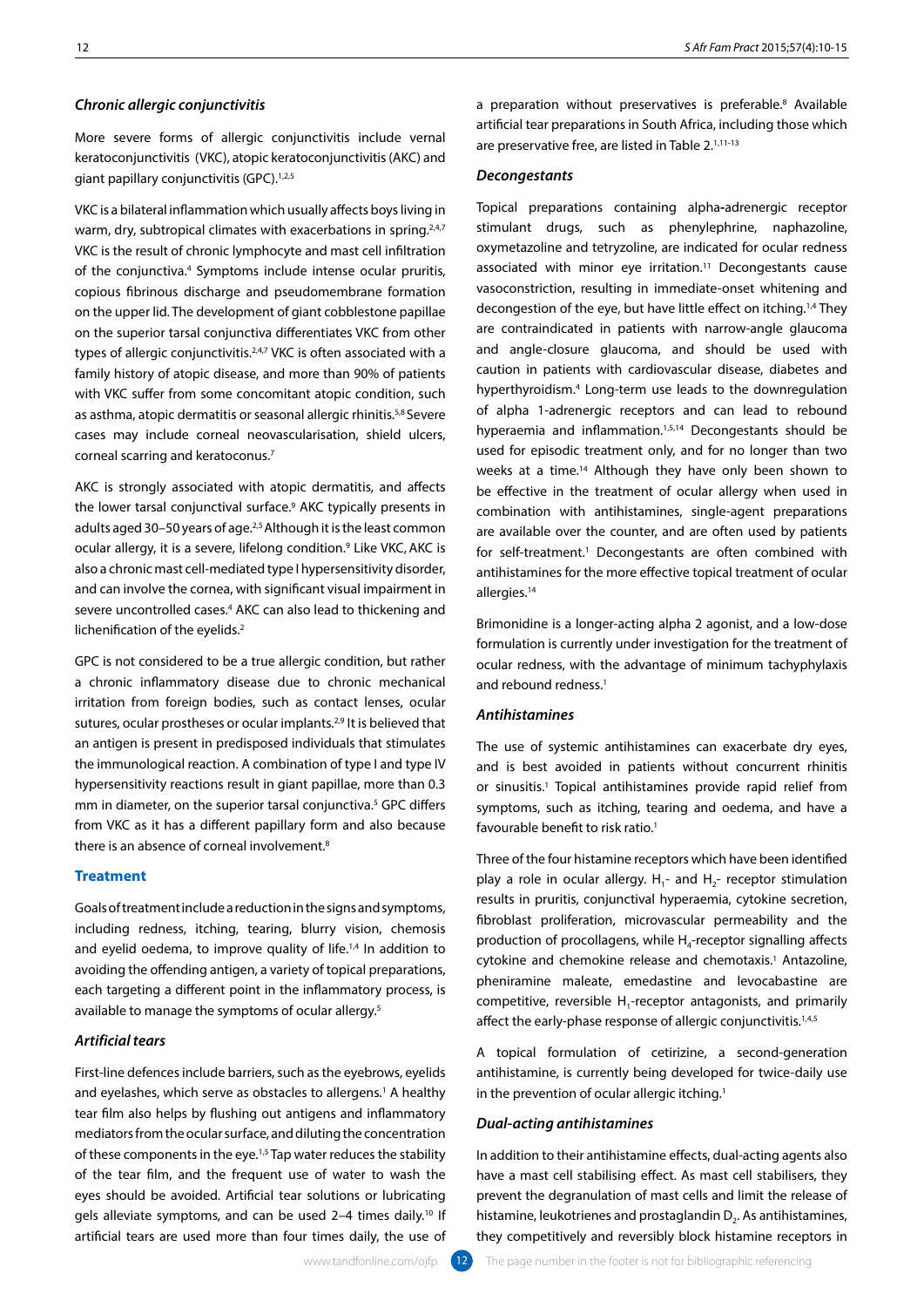| <b>Trade name</b>                                                         | <b>Active ingredient</b>                                                          | Preservative                               |  |  |  |  |
|---------------------------------------------------------------------------|-----------------------------------------------------------------------------------|--------------------------------------------|--|--|--|--|
| <b>Artificial tears</b>                                                   |                                                                                   |                                            |  |  |  |  |
| Spersatear®, Moisture Drops® and Viscotraan®                              | Hypromellose                                                                      | Benzalkonium chloride                      |  |  |  |  |
| Murine® Bright & Moist Eyes                                               | Polyvinyl alcohol<br>$\bullet$<br>Povidone<br>$\bullet$                           | Benzalkonium chloride<br>Disodium acetate  |  |  |  |  |
| Systane Ultra®                                                            | Polyethylene glycol<br>Propylene glycol                                           | Polyquaternium                             |  |  |  |  |
| Tears Naturale® II                                                        | Dextran<br>Hypromellose                                                           | Polyquaternium                             |  |  |  |  |
| Optive®                                                                   | Carmellose                                                                        | Stabilised chlorine dioxide                |  |  |  |  |
| Tears Naturale® Preservative Free                                         | • Dextran<br>• Hypromellose                                                       | None                                       |  |  |  |  |
| Cellufresh <sup>®</sup> , Celluvisc <sup>®</sup> and Refresh <sup>®</sup> | Carmellose                                                                        | None                                       |  |  |  |  |
| Duratears <sup>®</sup> Lubricating Eye Ointment                           | Anhydrous liquid lanolin                                                          | None                                       |  |  |  |  |
| Oculet®                                                                   | Povidone                                                                          | None                                       |  |  |  |  |
| <b>Decongestants</b>                                                      |                                                                                   |                                            |  |  |  |  |
| Safyr Bleu®                                                               | Naphazoline                                                                       | Benzalkonium chloride                      |  |  |  |  |
| Oculosan <sup>®</sup>                                                     | • Naphazoline<br>Zinc sulphate                                                    | Benzoxonium chloride                       |  |  |  |  |
| Oxylin <sup>®</sup> Liquifilm                                             | • Oxymetazoline<br>Polyvinyl alcohol                                              | Benzalkonium chloride                      |  |  |  |  |
| Eye gene®                                                                 | Phenylephrine hydrochloride                                                       | Benzalkonium chloride and disodium edetate |  |  |  |  |
| Prefrin <sup>®</sup> Liquifilm                                            | • Phenylephrine hydrochloride<br>Polyvinyl alcohol<br>٠                           | Benzalkonium chloride                      |  |  |  |  |
| Universal <sup>®</sup> Eye Drops                                          | • Phenylephrine hydrochloride<br>Boric acid                                       | Benzalkonium chloride                      |  |  |  |  |
| l-Glo <sup>®</sup>                                                        | Phenylephrine hydrochloride<br>$\bullet$<br>Boric acid, borax and sodium chloride | Thiomersal                                 |  |  |  |  |
| <b>Antihistamines</b>                                                     |                                                                                   |                                            |  |  |  |  |
| Emadine®                                                                  | Emedastine                                                                        | Benzalkonium chloride                      |  |  |  |  |
| Livostin ED <sup>®</sup>                                                  | Levocabastine                                                                     | Benzalkonium chloride                      |  |  |  |  |
| Antihistamine and decongestant combination                                |                                                                                   |                                            |  |  |  |  |
| Antistin-Privin®                                                          | Antazoline<br>Naphazoline<br>$\bullet$                                            | Benzalkonium chloride                      |  |  |  |  |
| Spersallerg <sup>®</sup> , Gemini <sup>®</sup> and Oculerge <sup>®</sup>  | Antazoline<br>Tetryzoline                                                         | Benzalkonium chloride                      |  |  |  |  |
| Dual-acting antihistamines/mast cell stablisers                           |                                                                                   |                                            |  |  |  |  |
| Optilast®                                                                 | Azelastine                                                                        | Benzalkonium chloride                      |  |  |  |  |
| Relestat <sup>®</sup>                                                     | Epinastine                                                                        | Benzalkonium chloride                      |  |  |  |  |
| Zaditen <sup>®</sup>                                                      | Ketotifen                                                                         | Benzalkonium chloride                      |  |  |  |  |
| Patanol®                                                                  | Olopatadine                                                                       | Benzalkonium chloride                      |  |  |  |  |
| <b>Mast cell stablisers</b>                                               |                                                                                   |                                            |  |  |  |  |
| Alomide®                                                                  | Lodoxamide                                                                        | Benzalkonium chloride                      |  |  |  |  |
| Cromohexal <sup>®</sup> and Stop-Allerg <sup>®</sup>                      | Sodium cromoglycate                                                               | Benzalkonium chloride                      |  |  |  |  |
| Cromobak®                                                                 | Sodium cromoglycate                                                               | None                                       |  |  |  |  |
| <b>Corticosteroids</b>                                                    |                                                                                   |                                            |  |  |  |  |
| Maxidex <sup>®</sup> and Spersadex <sup>®</sup>                           | Dexamethasone                                                                     | Benzalkonium chloride                      |  |  |  |  |
| Flucon <sup>®</sup> and FML <sup>®</sup>                                  | Fluoromethalone                                                                   | Benzalkonium chloride                      |  |  |  |  |
| Pred Mild <sup>®</sup> and Pred Forte®                                    | Prednisolone acetate                                                              | Benzalkonium chloride                      |  |  |  |  |
| Minims Prednisolone Sodium Phosphate®                                     | Prednisolone sodium phosphate                                                     | None                                       |  |  |  |  |

NSAIDs: nonsteroidal anti-inflammatory drugs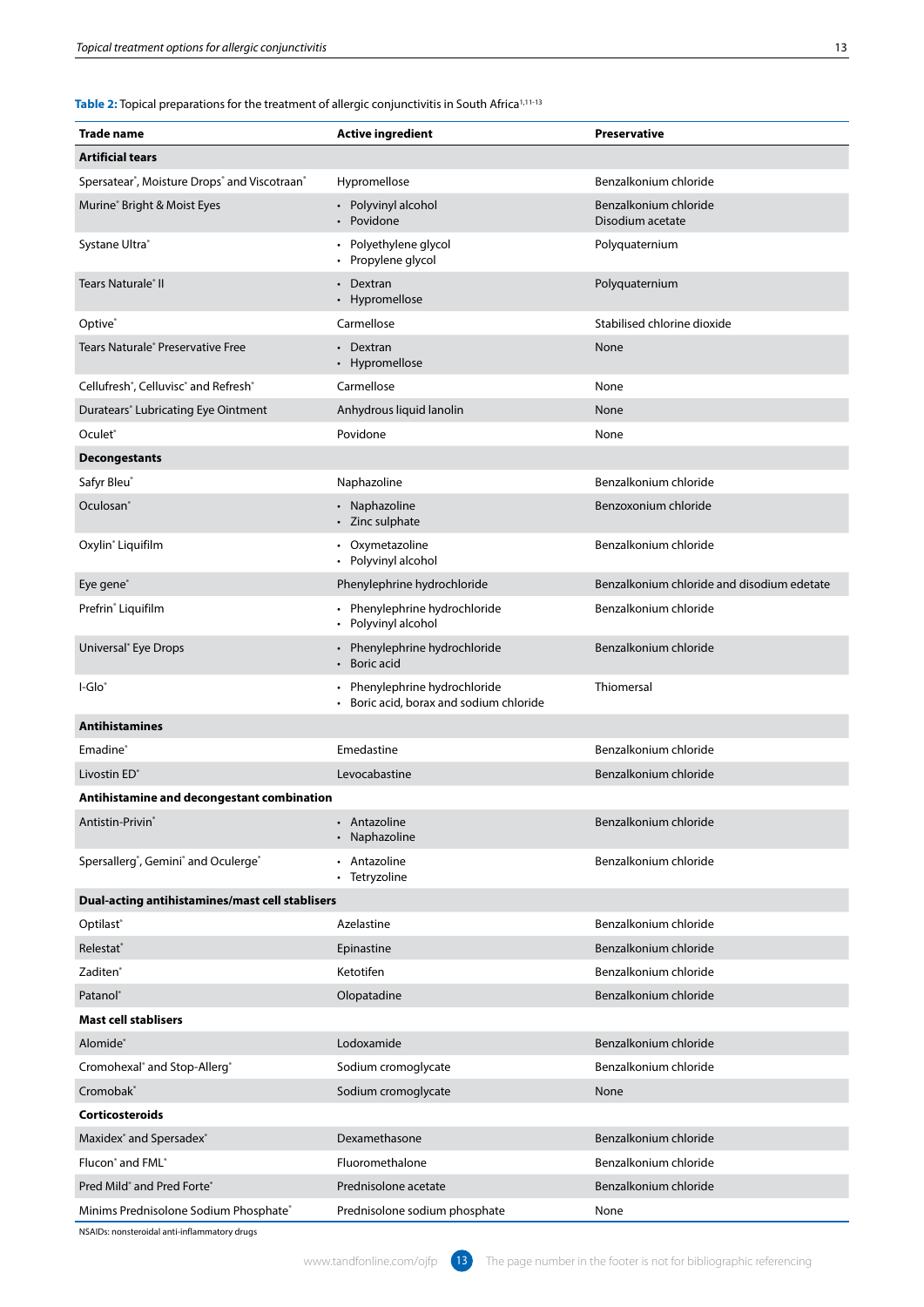the conjunctiva and eyelids, countering the effect of histamine which has already been released.<sup>4,14</sup> Dual-acting agents have a relatively rapid onset of action and a longer duration of action than single-action antihistamines.4 The prophylactic therapy only takes full effect after at least two weeks of treatment when the inflammation is controlled and the symptoms have subsided.<sup>14</sup> Dual-agents include alcaftadine, azelastine, bepostatine, epinastine and olopatadine.1 Those available in South Africa are listed in Table 2.

# *Mast cell stabilisers*

Mast cell stabilisers act by stabilising the mast cell membranes, thereby preventing degranulation, and reducing the influx of various inflammatory agents, including eosinophils, neutrophils and monocytes.<sup>1,4</sup> Mast cell stabilisers do not alleviate existing symptoms and should be used prophylactically, making these ideal for the treatment of chronic ocular allergies, such as VKC and GPC.<sup>5</sup> Long-term use may also affect patient compliance, and they are now rarely used for the treatment of acute allergic conjunctivitis. 9 Although lodoxamide was found to be much more potent than sodium cromoglycate, pemirolast was the only mast cell stabiliser which showed considerable clinical efficacy in the treatment of SAC.<sup>1</sup> Lodoxamide has been found to be most efficacious in the treatment of shield ulcers and epitheliopathy associated with VKC.<sup>1</sup> Only lodoxamide and sodium cromoglycate preparations are available on the South African market at the moment.<sup>11,13</sup>

# *Topical nonsteroidal anti-inflammatory drugs*

Non-steroidal anti-inflammatory drugs (NSAIDs) inhibit the cyclo-oxygenase (COX) enzymes, COX-1 and COX-2,<sup>1,4</sup> thereby interfering with the prostaglandins, mediators of the latephase allergic response.9 Ketorolac, flurbiprofen, indomethacin, diclofenac and nepafenac are NSAIDs that have been used topically.1 These NSAIDs are mostly used in perioperative treatment with cataract surgery. Ketorolac is the only agent registered for the treatment of SAC in the USA.4 The ocular use of NSAIDs can potentially cause corneal melting, especially in patients with prior ocular surface disease,<sup>1</sup> and for this reason its use in acute allergic conjunctivitis should be limited to occasional use in patients who do not respond to other agents.<sup>4</sup> However, the use of topical NSAIDs, such as indomethacin, ketorolac and diclofenac, has been shown to reduce ocular inflammation in VKC, and to reduce topical steroid use in these patients.<sup>9</sup> Although ketorolac, diclofenac and nepafenac eyedrops are available in South Africa, none of these topical NSAIDs are currently registered for the treatment of ocular allergy.11,13

# *Corticosteroids*

Corticosteroids, such as hydrocortisone, triamcinolone, fluromethalone, rimexalone, prednisolone and dexamethasone, are among the most potent and effective options in the treatment of allergic conjunctivitis, affecting both the early- and late-phase allergic response.<sup>4,9</sup> Corticosteroids suppress mast cell proliferation, reduce inflammatory cell influx, and block the

production of all inflammatory mediators, including eosinophils, leukotrienes, prostaglandins and platelet-activating factor.<sup>1,9</sup>

Unfortunately, they can also cause serious adverse events, such as increased intraocular pressure, delayed wound healing, immunosuppression, secondary infection, ptosis (steroid myopathy), mydriasis, conjunctival petechiae, cataract formation, corneal hazing, corneal and scleromalacia and the induction or exacerbation of glaucoma.1,5,9,13 The use of topical corticosteroids should be reserved for severe or refractory cases, and treatment limited to short-term management with careful monitoring.1,5,9 Rimexolone, medrysone and fluoromethalone are weaker agents with less potency in the eye and have fewer adverse effects, while prednisolone acetate and dexamethasone phosphate are more potent, but have a higher incidence of adverse effects.5,14

Loteprednol etabonate is a topical corticosteroid with a novel molecular structure which may be associated with a more rapid drug metabolism and a reduction in adverse effects.<sup>1,4</sup>

# *Calcineurin inhibitors*

Immunosupressant agents, such as cyclosporine A, mitomycin C and tacrolimus, have been used as off-label alternatives to long-term treatment with corticosteroids for the treatment of VKC, AKC and GPC.<sup>7,9,14</sup> Calcineurin inhibitors have been found to be effective in reducing the signs and symptoms of severe chronic ocular conditions and reduce the need for corticosteroid treatment.9 The topical administration of tacrolimus and cyclosporine A both inhibit T-cell activation, while cyclosporine A also inhibits eosinophil infiltration into the conjunctiva.<sup>1</sup>

# **Treatment considerations**

#### *Acute allergic conjunctivitis*

Patients with SAC and PAC should be counselled on avoiding the offending antigen. The use of artificial tears may be recommended to alleviate symptoms.14 Dual-acting antihistamines with mast cell stabilising effects, such as azelastine, epinastine, ketotifen and olopatadine, are the mainstay of treatment when nonpharmacological treatment has failed.8 Where possible, the treatment of SAC should start approximately 2–4 weeks prior to exposure to optimise effectiveness.<sup>14</sup> Patients who fail to respond to at least three weeks of treatment with a dual-acting agent should be referred to an ophthalmologist for further management and the consideration of topical steroids.

### *Severe chronic allergic conjunctivitis*

#### *Vernal keratoconjunctivitis*

Patients with mild forms of VKC may combine non-pharmacological treatment, such as avoiding triggers by wearing sunglasses and the application of cold compresses, with the use of a mild antihistamine and vasoconstrictor combination.<sup>7</sup> This may provide limited relief and is only recommended for shortterm management.<sup>5</sup> NSAID eyedrops and a mast cell stabiliser may also be considered in mild cases.7 Mast cell stabilisers with antihistamine effects form the mainstay of treatment